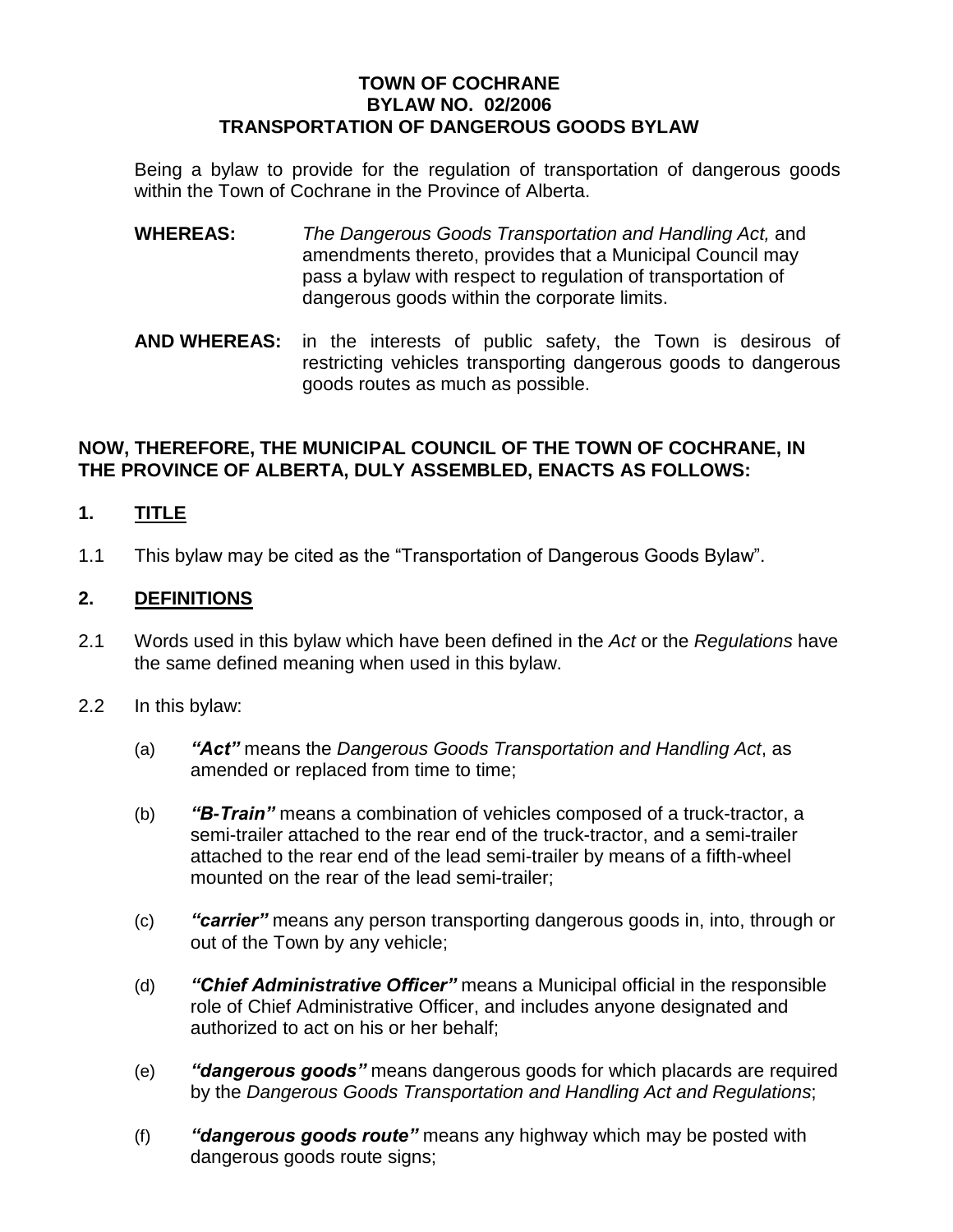- (g) **"dangerous goods route sign"** indicates that dangerous goods carriers, as prescribed by legislation, are permitted to travel along the route;
- (h) **"heavy vehicle"** means a motor vehicle, alone or together with any trailer, semi-trailer or other vehicle being towed by the motor vehicle, with a registration gross vehicle weight of more than forty-five hundred (4,500) kilograms, or exceeding eleven (11) meters in total length;
- (i) *"highway"*is defined in the Act;
- (j) **"maximum weight"** means the maximum weight permitted for a vehicle and load pursuant to the vehicle's official registration certificate issued by the Province of Alberta, or absent such certificate, the combined weight of the vehicle and the heaviest load that may be carried in accordance with the provisions of the Act and the applicable regulations passed pursuant to the Act;
- (k) *"park"*is defined in the Regulations;
- (I) **"peace officer"** is defined in the Act, and includes a duly appointed Bylaw Enforcement Officer employed by the Town or Special Constable;
- (m) *"Regulations"*means *The Use of Highway and Rules of the Road Regulation,* (A.R. 304/2002) made pursuant to the Act;
- (n) *"residential district"* means any area or district classified as residential by the Land Use Bylaw of the Town;
- (o) **"service station or repair depot"** means any premises licensed for the purposes of dispensing fuel or carrying out mechanical repairs;
- (p) *"sidewalk"*is defined in the Act;
- (q) *"Town"*means the Corporation of the Town of Cochrane or the area contained within the corporate boundaries of the Town, as the context requires;
- (r) *"traffic control device"* is defined in the Act;
- (s) **"truck route"** means a highway within the Town upon which the operation of heavy vehicles is permitted, and which has been designated as such in this bylaw;
- (t) *"vehicle"*is defined in the Act;
- (u) *"vehicle storage location* means any area which is at least one hundred and fifty (150) meters away from the nearest residential, institutional or assembly occupancy, and that has been so designated and approved by the Fire Chief or Chief Administrative Officer.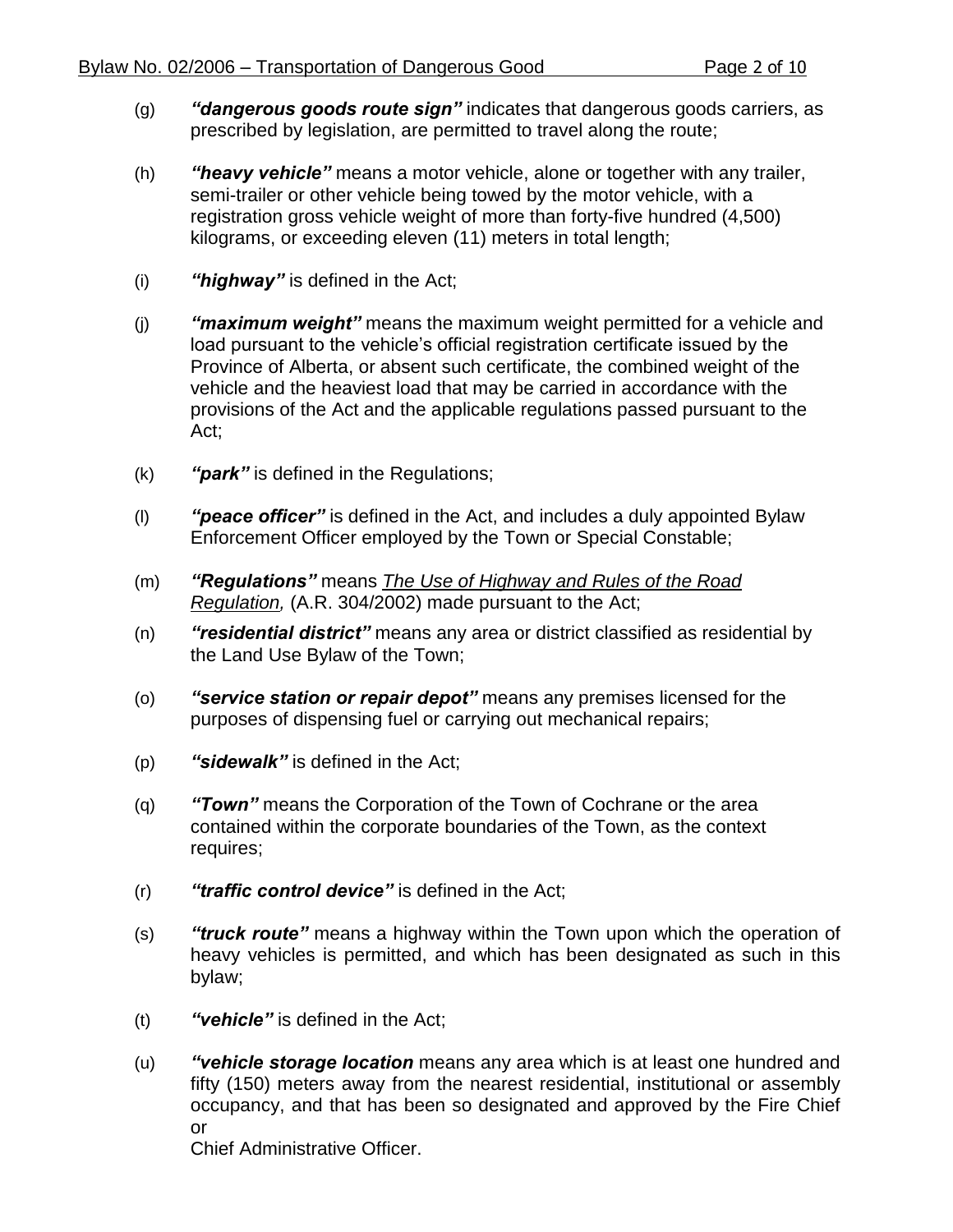(v) *"violationtag"*means a tag issued in lieu of prosecution in respect of an infraction against this bylaw or the parking provisions of the Regulations in a form approved by the Chief Administrative Officer;

## **3. TRANSPORTATION**

- 3.1 Subject to this bylaw, all trucks transporting dangerous goods are also subject to the Traffic Bylaw No. 02/2005 as amended from time to time.
- 3.2 Subject to Schedule "A" of this bylaw, no carrier shall transport dangerous goods other than on a dangerous goods route, identified by a Dangerous Goods Route Sign as appears in Schedule "B" of this bylaw, except:
	- a) To obtain or deliver dangerous goods from or to a location off a dangerous goods route or to gain access to a vehicle storage location, in which event, the procedure will be to:
		- i. proceed on a dangerous goods route to the truck route which forms the most direct route to the collection or delivery point or the vehicle storage location;
		- ii. proceed on the truck route specified in (i.) directly to the collection or delivery point, the vehicle storage location or to the street which forms the most direct route thereto;
		- iii. if applicable, proceed on the street specified in (ii.) directly to the collection or delivery point or the vehicle storage location; and
		- iv. return to the dangerous goods route on the same street and truck route; or
	- b) to obtain emergency repairs or service at the nearest service station or repair depot located on a truck route.
- 3.3 No carrier shall stop within the Town except:
	- a) in compliance with a peace officer, an inspector or a traffic control device;
	- b) to load or unload;
	- c) to repair or refuel the vehicle; or
	- d) at a vehicle storage location.
- 3.4 Notwithstanding section 3.2(a) and (b), no carrier shall transport dangerous goods except to obtain or deliver dangerous goods from or to a bona fide delivery location.
- 3.5 A carrier may transport dangerous goods to a service station with a tractor, trailer and pup with a definition of no greater than a B-Train. However, when discharging its goods, the vehicle combination must be parked in a manner so that it will not obstruct the natural movement of vehicles or pedestrians.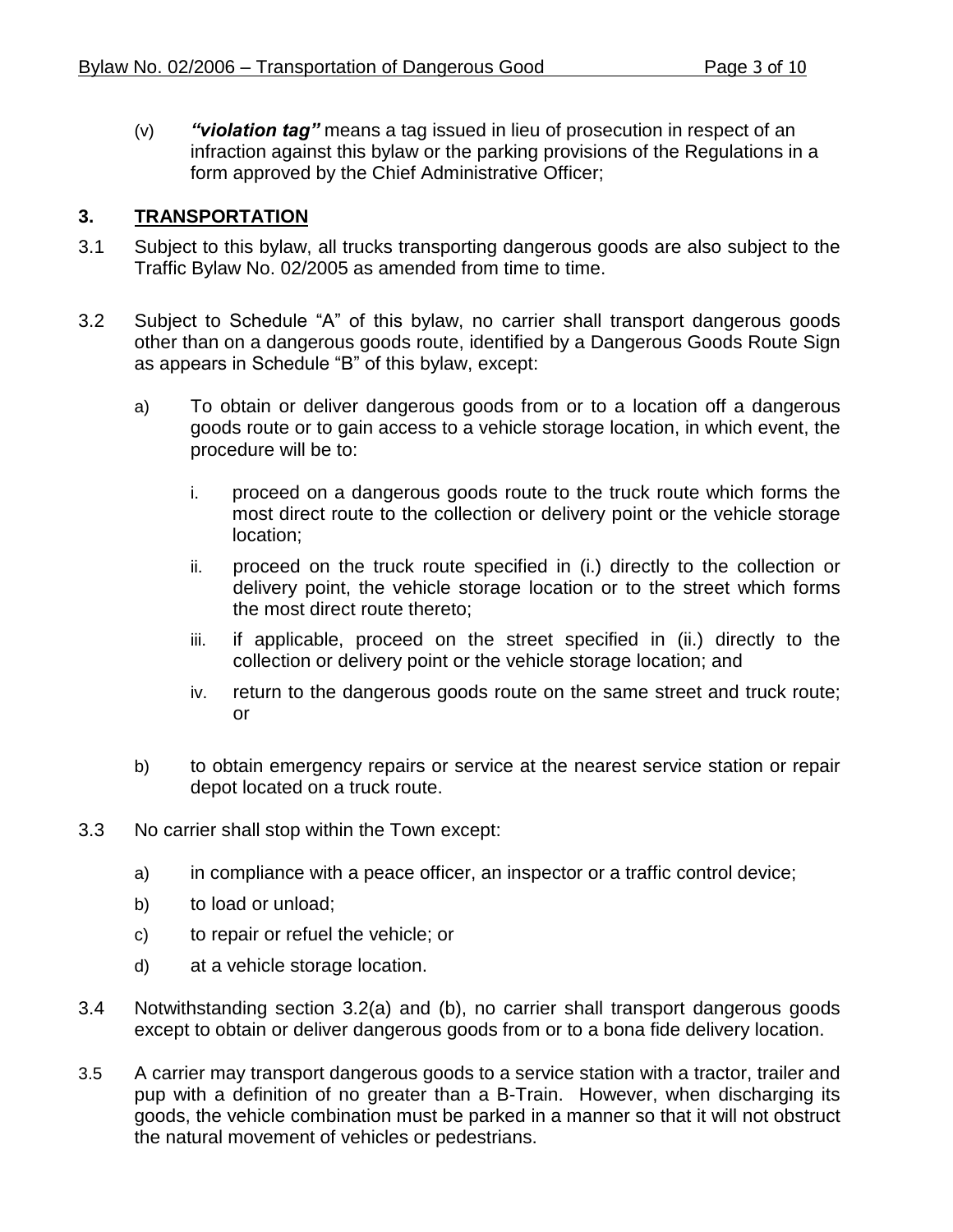- 3.6 A carrier may apply for a Special Permit as provided in Schedule "C" of this bylaw, to transport dangerous goods off a designated dangerous goods route.
- 3.7 The Special Permit as provided in Schedule "C" of this bylaw may be issued by the Town through the Fire Chief or an official authorized by the Chief Administrative Officer. Applications shall contain evidence to support that compliance with section 3.2 is impracticable.
- 3.8 The Fire Chief or official authorized by the Chief Administrative Officer may issue a Special Permit granting total or partial exemption from the requirements of sections 3.2 and 3.3, and may impose any terms and conditions considered necessary in the circumstances to safeguard the citizens of the Town and their property.
- 3.9 Any contravention of the terms and conditions contained in a Special Permit issued in pursuant to section 3.7 shall render such Special Permit invalid.
- 3.10 A carrier shall, when requested to do so by a peace officer, produce for such officer's inspection, the shipping document showing the description, origin and destination of all consignments of dangerous goods being transported.
- 3.11 Particulars obtained by a peace officer from a shipping document produced under section 3.9 and submitted by him in evidence in Court, shall be prima facie proof of the particulars thereon without proof or signature or official capacity of the person signing the shipping document.

## **4. PENALTIES AND ENFORCEMENT PROCEDURES**

- 4.1 Any person who contravenes any provision of this bylaw is guilty of an offence and is liable on summary conviction to a fine of not more than TWO THOUSAND FIVE HUNDRED DOLLARS (\$2,500.00) and not less than FIVE HUNDRED DOLLARS (\$500.00), and in default of payment is liable to imprisonment for a term not exceeding SIX (6) MONTHS.
- 4.2 Where a peace officer believes that a person has contravened any provision of this bylaw, he may serve upon:
	- a) such person a violation tag referencing the section contravened; or
	- b) the registered owner of the motor vehicle a violation tag referencing section 160(1) of the Act and the section of the bylaw or Regulations contravened; in accordance with the provisions of the *Provincial Offences Procedure Act*, R.S.A. 2000, c. P-34.
- 4.3 The levying and payment of any penalty, or the imprisonment for any period as provided for in this bylaw shall not relieve a person from the necessity of paying any fees, charges or costs for which he is liable under the provisions of this bylaw.
- 4.4 In accordance with the provisions of section 77 of the Act, a peace officer may tow and impound any vehicle parked in contravention of the provisions of this bylaw or the parking provisions of the Regulations.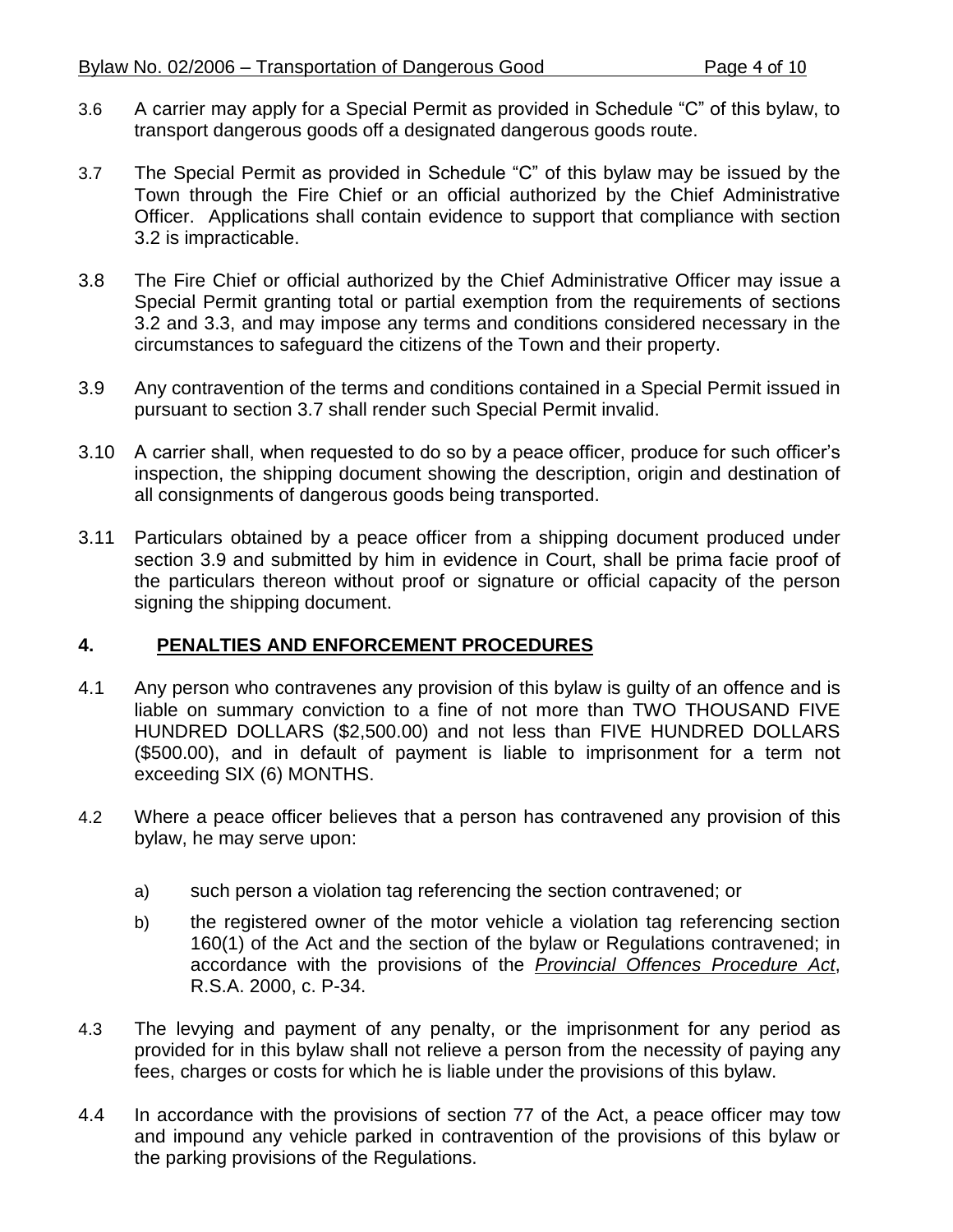- 4.5 The specified penalty payable in respect of a contravention of a provision of this bylaw, proceeded with by way of prosecution, shall be double the amount payable in lieu of prosecution as provided in Schedule "D" of this bylaw.
- 4.6 Notwithstanding section 4.2 of this bylaw, a peace officer may issue, in lieu of prosecution, a violation tag in a form as approved by the Chief Administrative Officer, referencing the section of the bylaw contravened, to the alleged offender, or to the registered owner of any vehicle involved in contravention of this bylaw.
- 4.7 Service of any such violation tag shall be sufficient if it is:
	- a) Personally served upon the driver or registered owner of the offending vehicle;
	- b) Served by regular mail upon the registered owner of the vehicle; or
	- c) Placed on or attached in a conspicuous location to the vehicle involved in the contravention of this bylaw or the parking provisions of the Regulations.
- 4.8 The penalty payable to the Town in lieu of prosecution in respect of a contravention of this bylaw, to be indicated on any such violation tag issued, is the amount provided for in Schedule "D" of this bylaw, said Schedule being hereby incorporated into and made part of this bylaw.
- 4.9 A person who has been issued a violation tag pursuant to the provisions of this bylaw, and who has fully paid the penalty as indicated to the Town within the time allowed for payment, shall not be liable to prosecution for the subject contravention.
- 4.10 No person, other than the owner or driver of a vehicle, shall remove a violation tag placed on or attached to such vehicle by a peace officer in the course of his duties.

# **5. GENERAL**

- 5.1 It is the intention of the Council of the Town that each provision of this bylaw should be considered as being separate and severable from all other provisions. Should any section or provision of this bylaw be found to have been improperly enacted, then such section or provision shall be regarded as being severable from the rest of this bylaw and that the bylaw remaining after such severance shall remain effective and enforceable.
- 5.2 It is the intention of the Council of the Town that all offences created pursuant to this bylaw be construed and considered as being Strict Liability Offences.
- 5.3 Whenever the singular and masculine gender is used in this Bylaw, the same shall include the plural, feminine and neuter gender whenever the context so requires.
- 5.4 Schedules "A", "B", "C" and "D" may, from time to time, be amended by a resolution of Council.
- 5.5 This bylaw shall come into effect upon third reading.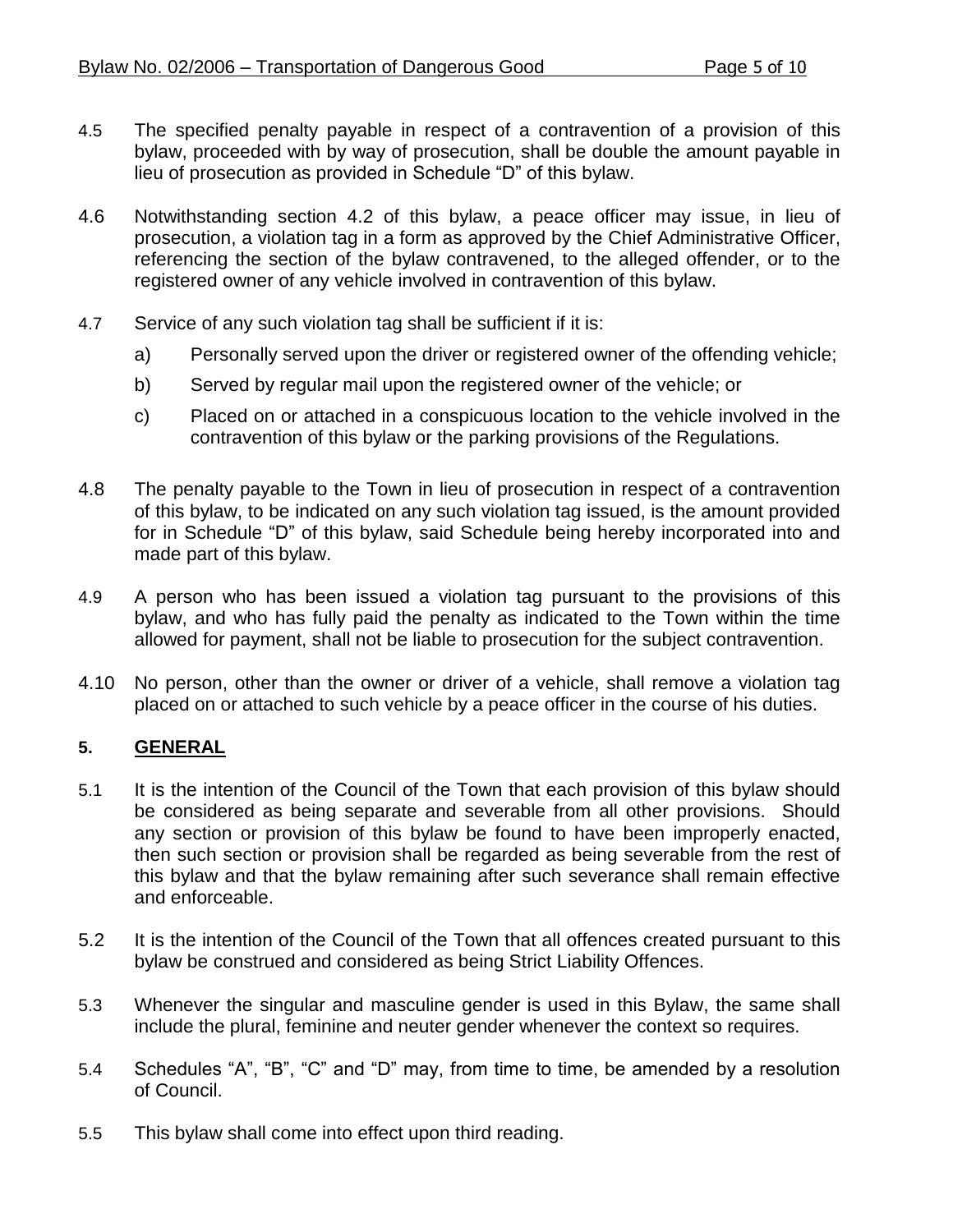Read a First Time January 9, 2006

Read a Second Time January 9, 2006

Read a Third Time January 9, 2006

Mayor

\_\_\_\_\_\_\_\_\_\_\_\_\_\_\_\_\_\_\_\_\_\_ Municipal Clerk

\_\_\_\_\_\_\_\_\_\_\_\_\_\_\_\_\_\_\_\_\_\_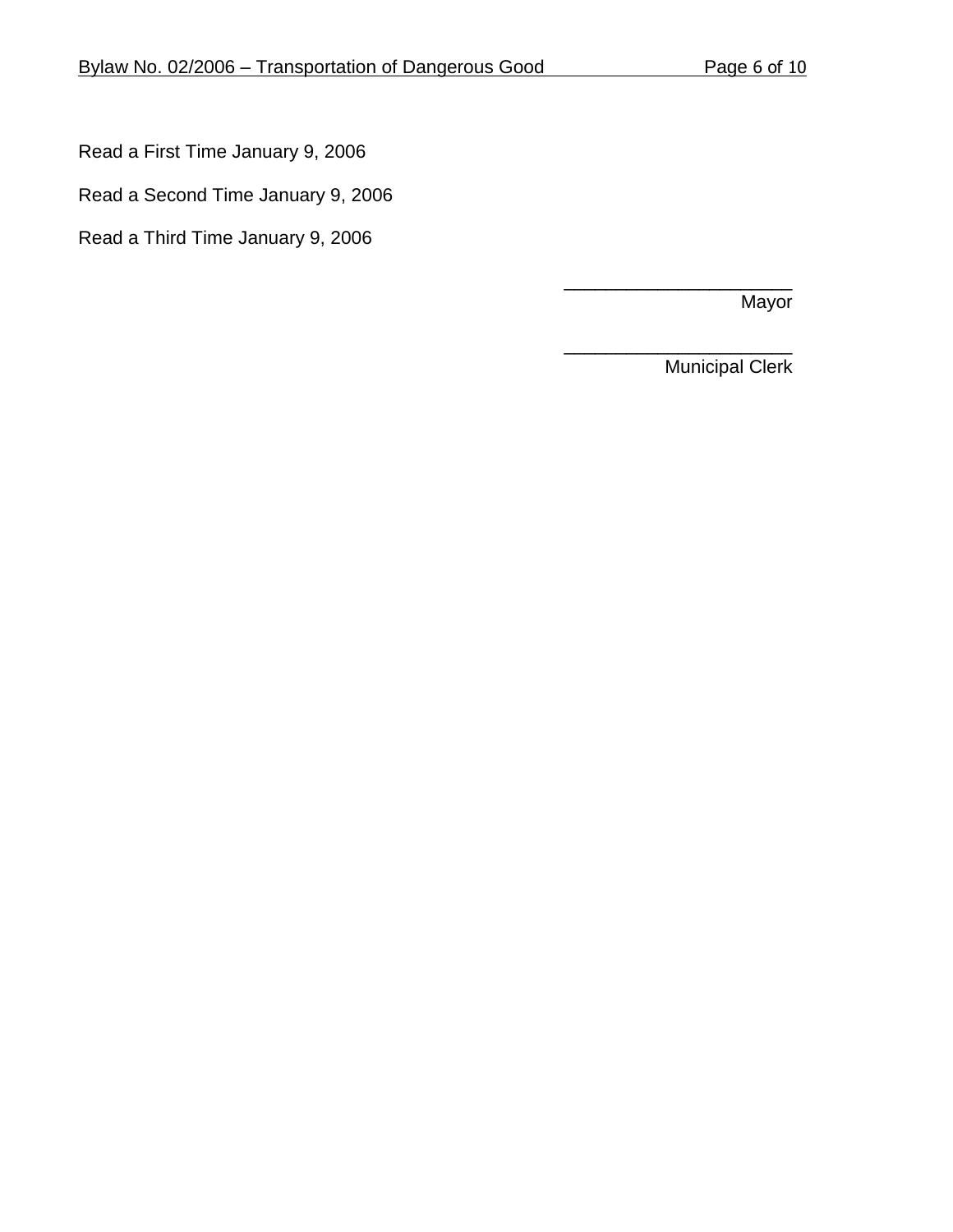## TOWN OF COCHRANE DANGEROUS GOODS ROUTE

# SCHEDULE "A"

- 1. All of Highway 1A within the Town limits
- 2. All of Highway 22 within the Town limits
- 3. All of Griffin Road including extension to Spray Lake Sawmills Family Sports Centre
- $4.$ 5<sup>th</sup> Avenue from Railway Street to Griffin Road
- 5. 5 5<sup>th</sup> Avenue from Highway 1A to the north side of the CPR railway tracks (not including south of the tracks)
- 6. All of Charlesworth Avenue
- 7. Quigley Drive between Highway 22 & West Aarsby Road
- 8. River Avenue from Railway Street to the Bow River
- 9. All of Fisher Avenue
- 10. All of 2<sup>nd</sup> Avenue East
- 11. All of Railway Street
- 12. All of Bow Street
- 13. All of Range Road 43 within the Town limits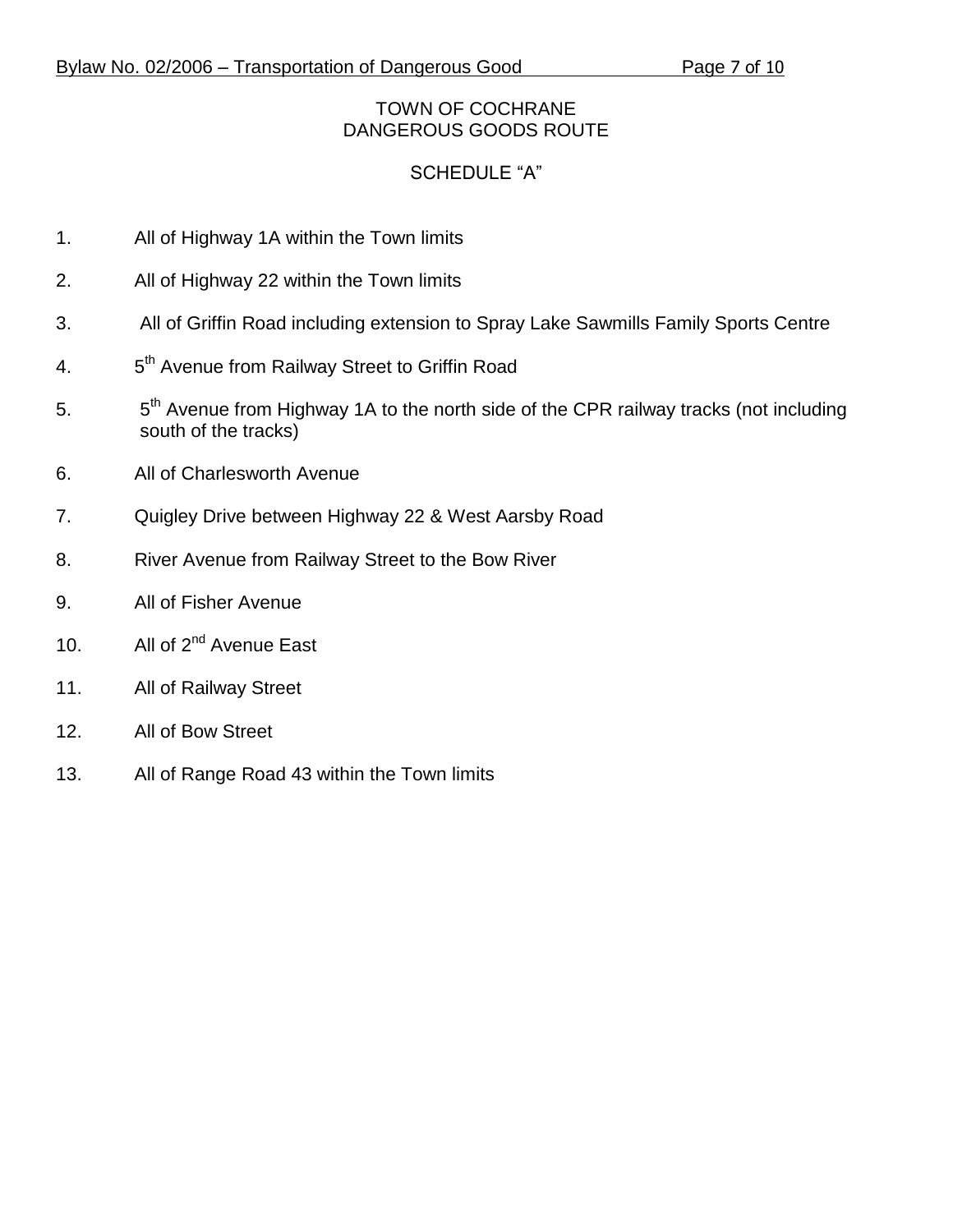#### **TOWN OF COCHRANE** DANGEROUS GOODS ROUTE SIGNS

**SCHEDULE "B"** 



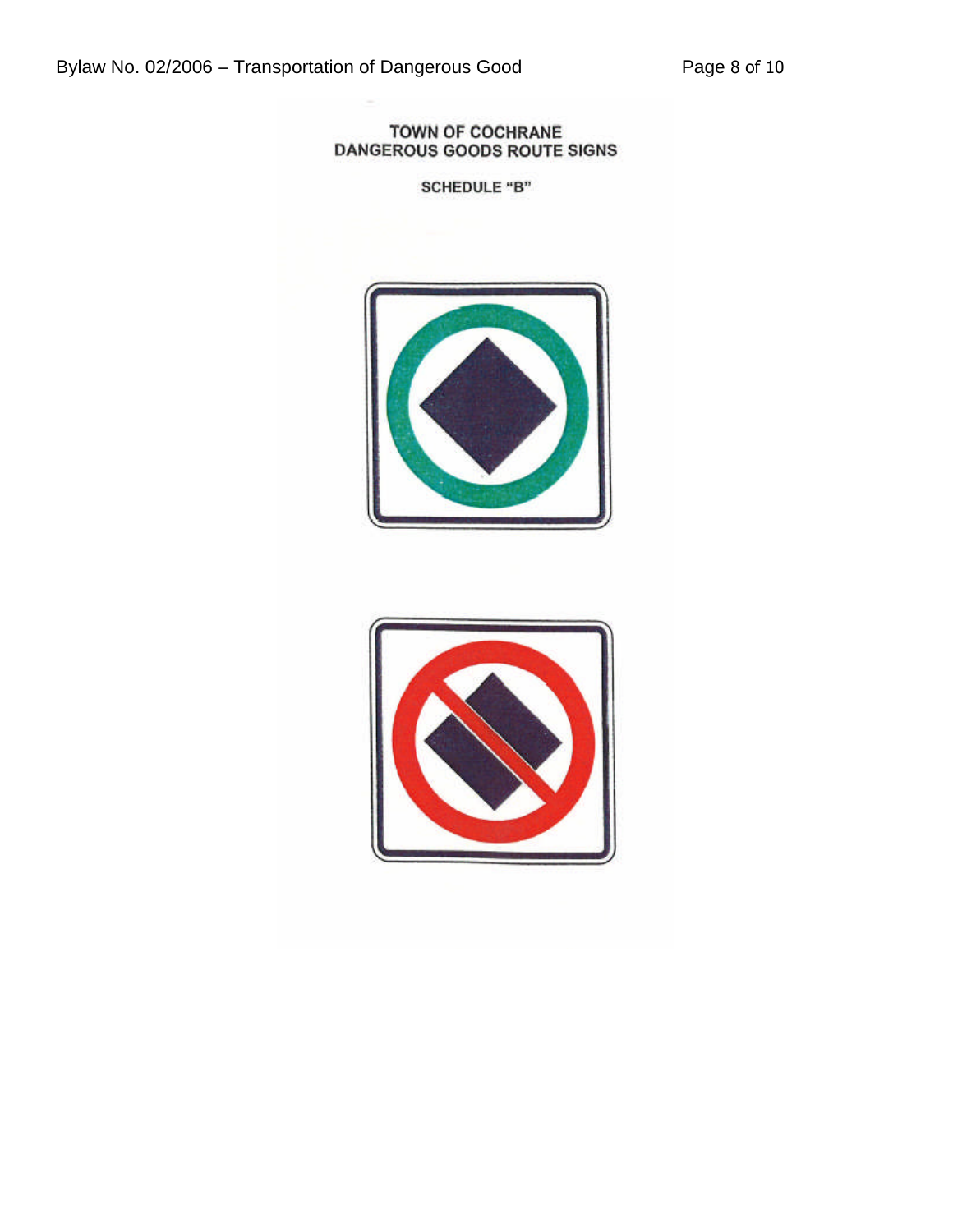**TOWN OF COCHRANE**



#### SPECIAL PERMIT SCHEDULE 'C'

### PERMIT TO TRANSPORT DANGEROUS GOODS

|                                   | DATE:<br>YY MM DD           |  |  |
|-----------------------------------|-----------------------------|--|--|
| APPLICANTS NAME                   | TRANSPORT COMPANY NAME      |  |  |
|                                   |                             |  |  |
| <b>DESCRIPTION OF GOODS</b>       |                             |  |  |
|                                   |                             |  |  |
| BEING TRANSPORTED FROM            | <b>BEING TRANSPORTED TO</b> |  |  |
| <b>CONSIGNEE'S NAME</b>           | <b>CONSIGNEE'S ADDRESS</b>  |  |  |
| <b>ROUTE BEING TAKEN</b>          |                             |  |  |
|                                   |                             |  |  |
| DAY AND TIME OF TRANSPORT         | ANNUAL PERMIT FOR THE YEAR  |  |  |
| <b>RESTRICTIONS</b>               | <b>SPECIAL CONDITIONS</b>   |  |  |
|                                   |                             |  |  |
|                                   |                             |  |  |
|                                   |                             |  |  |
|                                   |                             |  |  |
|                                   |                             |  |  |
|                                   |                             |  |  |
| APPLICANTS SIGNATURE              | ADDRESS:                    |  |  |
| FIRE CHIEF OR DESIGNATE SIGNATURE | EMPLOYEE #                  |  |  |

#### This Permit issued subject to Town of Cochrane Bylaw No 02/2006 Cochrane Fire Services – 403-851-2540 Bylaw Enforcement – 403-851-2532 RCMP – 403-932-2213

NOTE: This permit or a copy of the signed permit must be carried in the vehicle at all times and produced upon demand of a peace officer.